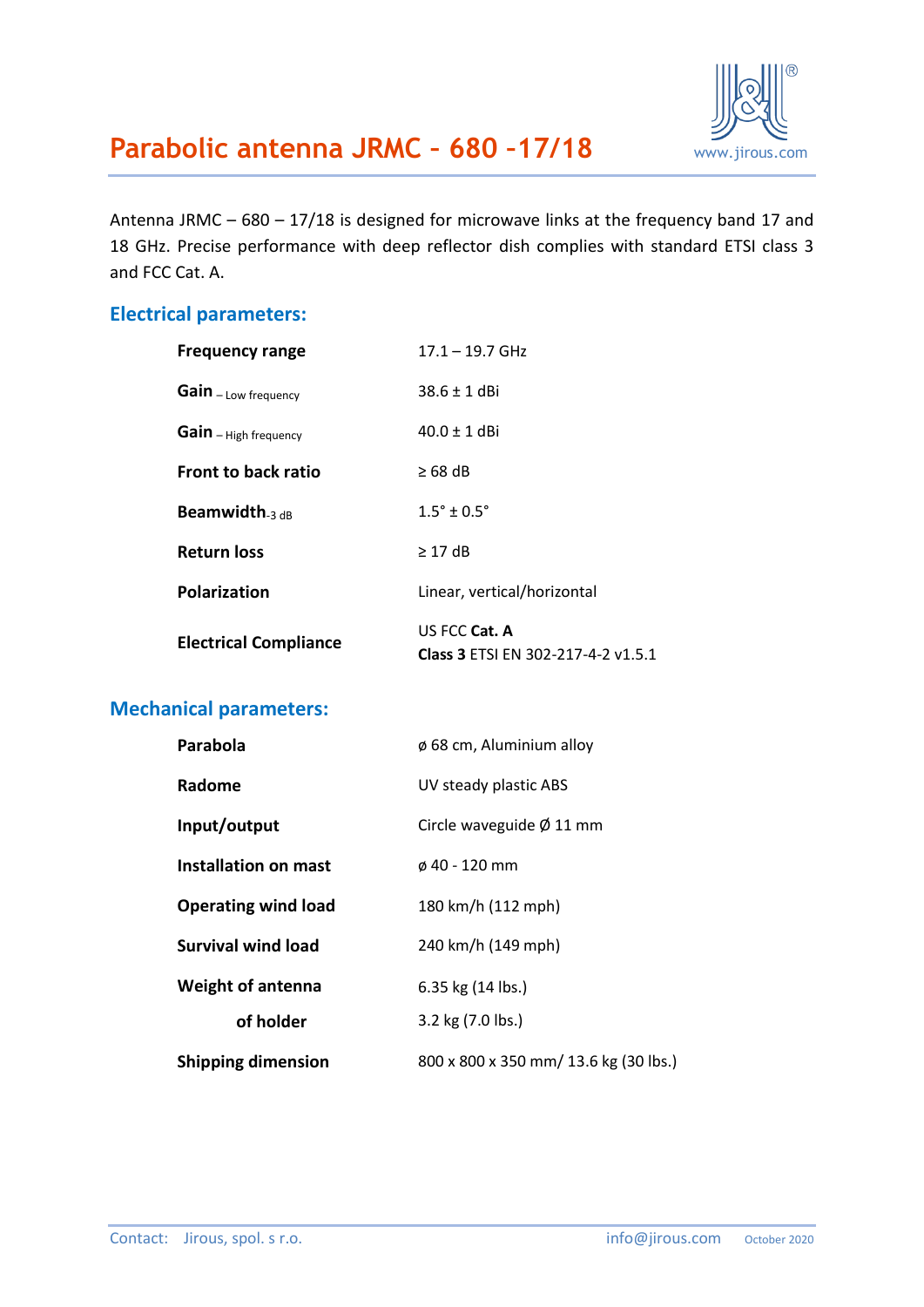

### **Usage:**

- deep parabola for better parameters
- **easy to assembly:** first the holder and then the antenna only by 2 screws
- **fine setting** elevation (of gradient) and azimuth  $\pm 20^{\circ}$
- extreme wind stability

The antenna is supplied with a holder that allows easy mounting on a mast. The holder can be installed separately on the mast. Subsequently, you can simply hang up the antenna with microwave unit into it. The holder allows precise adjustment in both directions. Ready for right and left side mounting.

In the areas with the expected occurrence of the strong winds mounting on the mast with minimal ø 50 mm is recommended.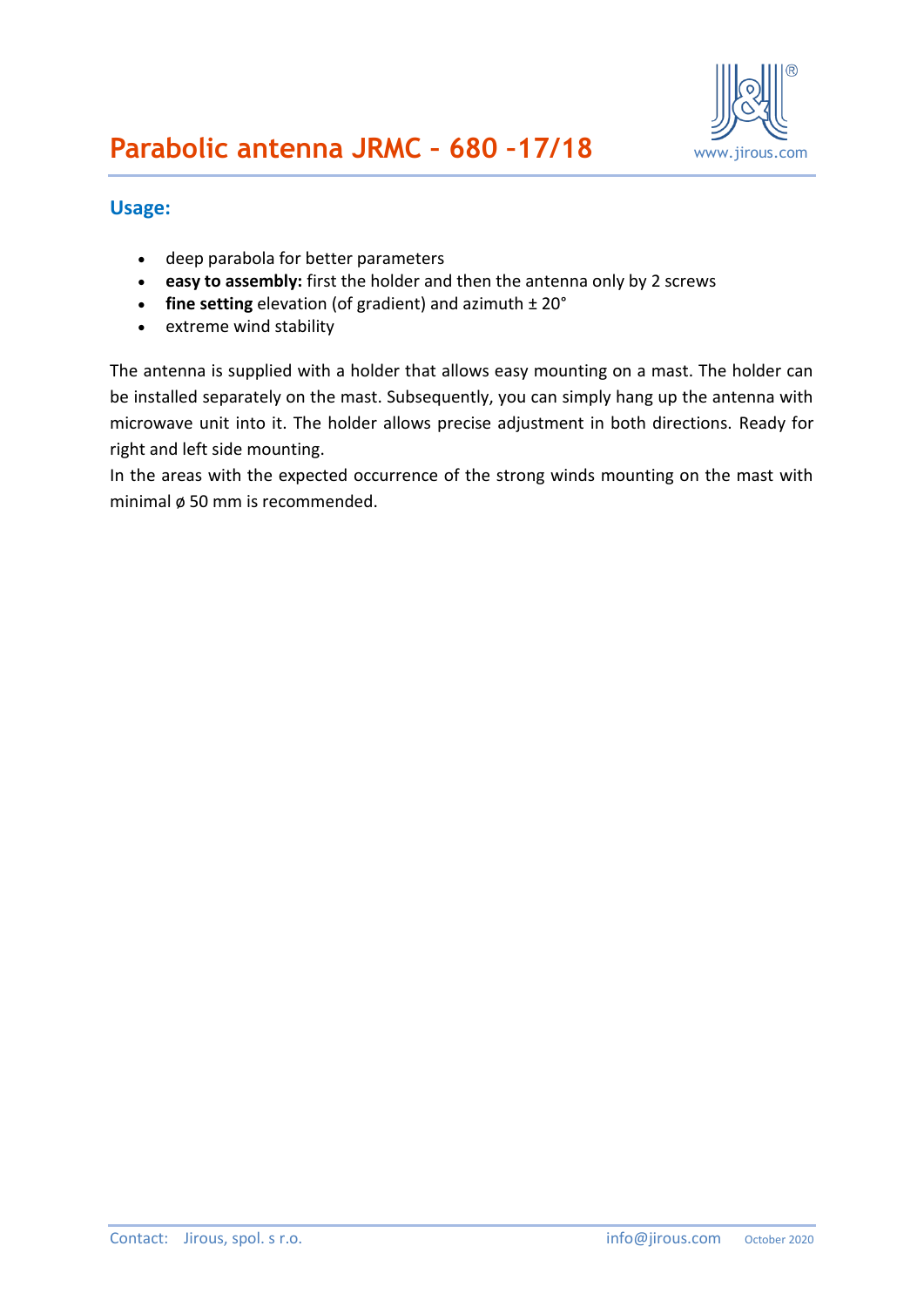

# **Parabolic antenna JRMC – 680 –17/18** www.jirous.com

#### JRMC - 680 - 17/18 - E-plane 40  $30$ 20  $10$ 粤 0  $-10$  $-20$  $-30$  $-40$  $-180$  $-160$  $-140$  $-120$  $-100$  $-80$  $-60$  $-40$  $-20$  $\overline{0}$ 20 40 60 80 100 120 140 160 180 angle  $[°]$ -- 19.7 GHz - E-plane - Class 3 EN 302-217-4-2 v1.5.1 - US FCC Cat A

## **Measurement of radiation pattern:**

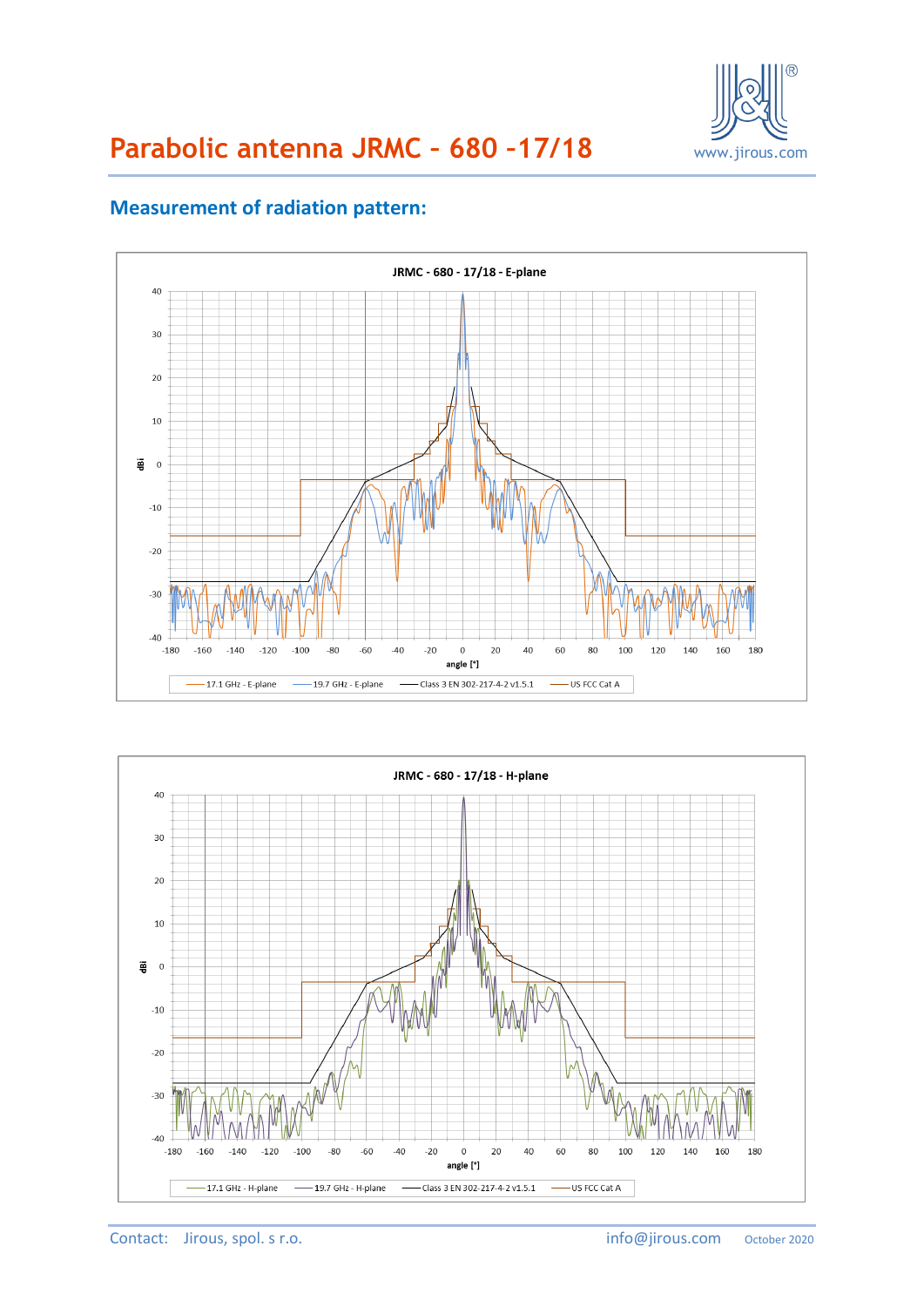

# **Parabolic antenna JRMC - 680 -17/18** WWW.jirous.com

### **Outline:**